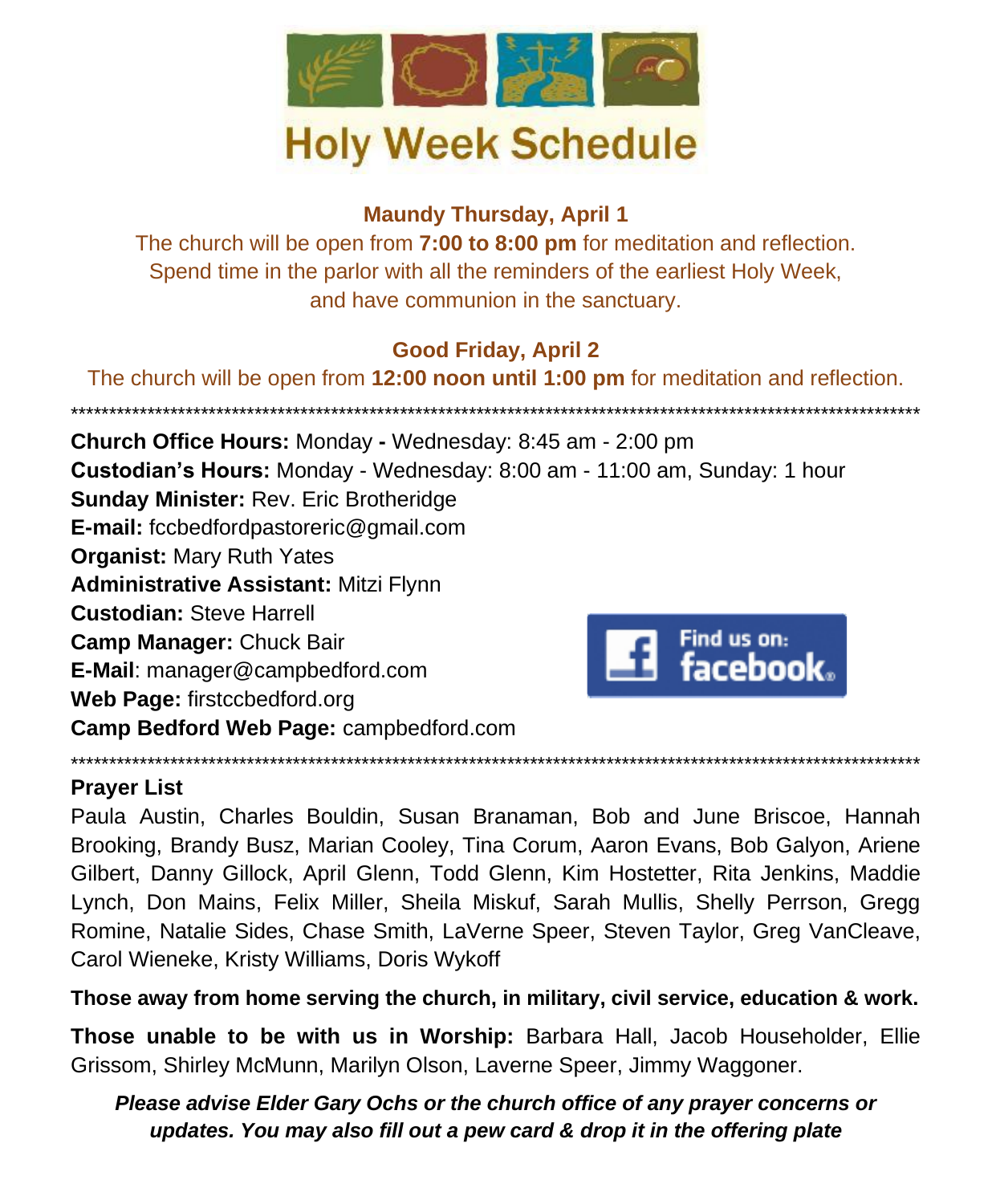

First Christian Church (Disciples of Christ)

1101  $15^{th}$  Street

[www.firstccbedford.org](http://www.firstccbedford.org/) 812-275-4497

Bedford, IN 47421 office@firstccbedford.org

 $\sf Reaching~Outward$  to  $\sf Connect$   $\sf People$  with  $\sf God$ 's  $\sf Abundance$ 

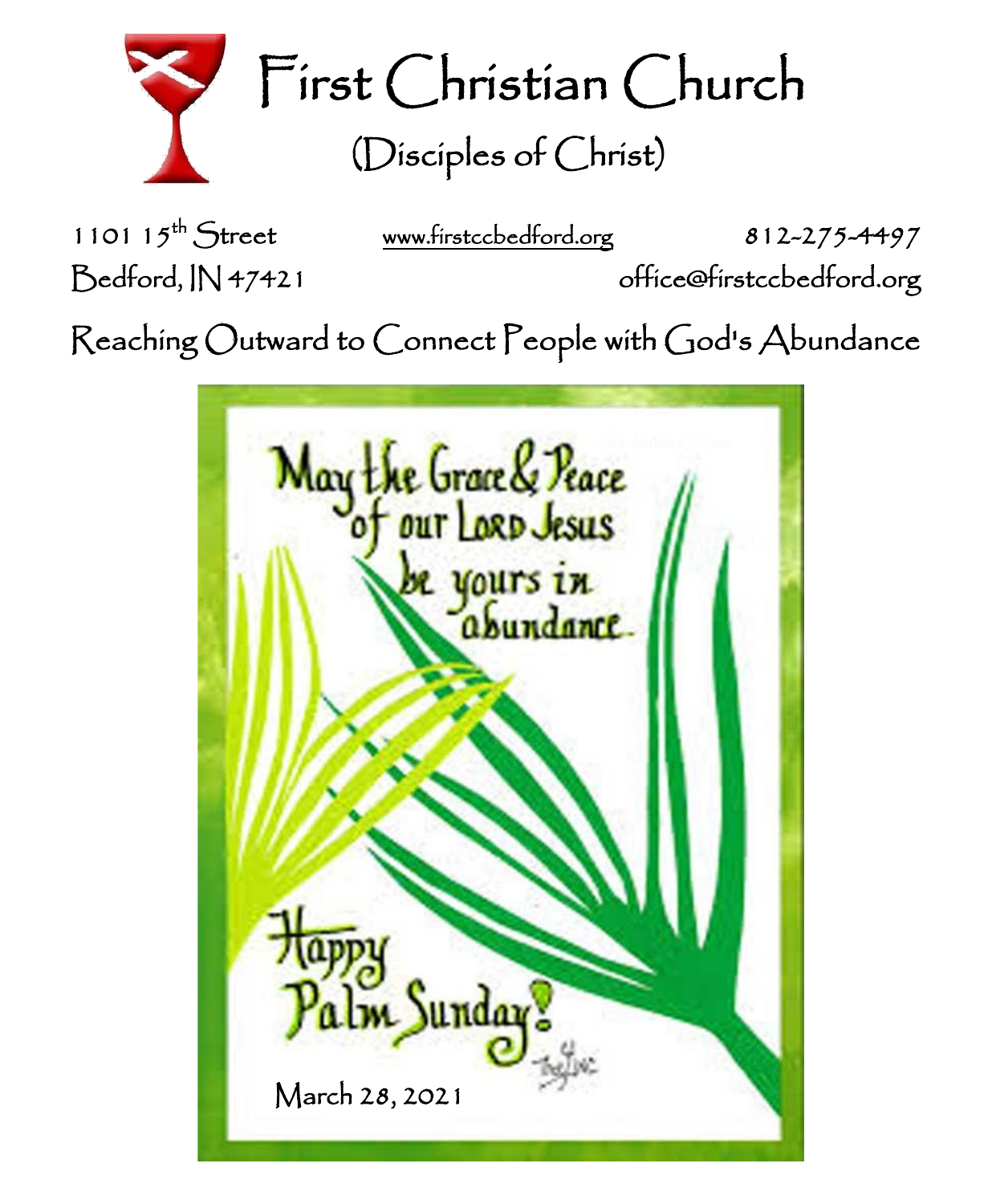# **SERVICE OF WORSHIP**

| March 28, 2021                     | <b>Palm Sunday</b>                                                                                                                                                                                                                                                                                                                                                                                                                                                                                                             | 10:30 am                      |
|------------------------------------|--------------------------------------------------------------------------------------------------------------------------------------------------------------------------------------------------------------------------------------------------------------------------------------------------------------------------------------------------------------------------------------------------------------------------------------------------------------------------------------------------------------------------------|-------------------------------|
|                                    | Please complete the cream-colored card located in the back of each pew and<br>place it in the offering plate. Help us by filling out the card as completely<br>as you can. You may also use the card to inform the office of any<br>prayer requests, joys, concerns, upcoming events, changes, etc.                                                                                                                                                                                                                            |                               |
| <b>Prelude</b>                     | Hosanna - Jaromir Weinberger                                                                                                                                                                                                                                                                                                                                                                                                                                                                                                   |                               |
| <b>Welcome and Announcements</b>   |                                                                                                                                                                                                                                                                                                                                                                                                                                                                                                                                | <b>Pastor Eric</b>            |
| <b>Call to Worship</b>             |                                                                                                                                                                                                                                                                                                                                                                                                                                                                                                                                | <b>Elder Barbara Sorrells</b> |
| Leader:<br>ALL:<br>Leader:<br>ALL: | Hosanna!<br>Hosanna in the highest!<br>Blessed is the one who comes in the name of the Lord!<br>Hosanna in the highest heaven!                                                                                                                                                                                                                                                                                                                                                                                                 |                               |
| <b>Opening Hymn</b>                | All Glory, Laud, and Honor                                                                                                                                                                                                                                                                                                                                                                                                                                                                                                     | #192                          |
| A Time of Prayer                   |                                                                                                                                                                                                                                                                                                                                                                                                                                                                                                                                | <b>Pastor Eric</b>            |
| <b>Call to Prayer</b>              |                                                                                                                                                                                                                                                                                                                                                                                                                                                                                                                                | <b>Pastor Eric</b>            |
| <b>Lenten Prayer of Confession</b> |                                                                                                                                                                                                                                                                                                                                                                                                                                                                                                                                | All                           |
|                                    | Merciful God, we confess that we have sinned against you<br>in thought, word, and deed, by what we have done,<br>and by what we have left undone.<br>We have not loved you with our whole heart and mind and strength.<br>We have not loved our neighbors as ourselves.<br>We are truly sorry and we humbly repent.<br>In your mercy forgive what we have been, help us amend what we are,<br>and direct what we shall be, so that we may delight in your will<br>and walk in your ways, to the glory of your holy name. Amen. |                               |